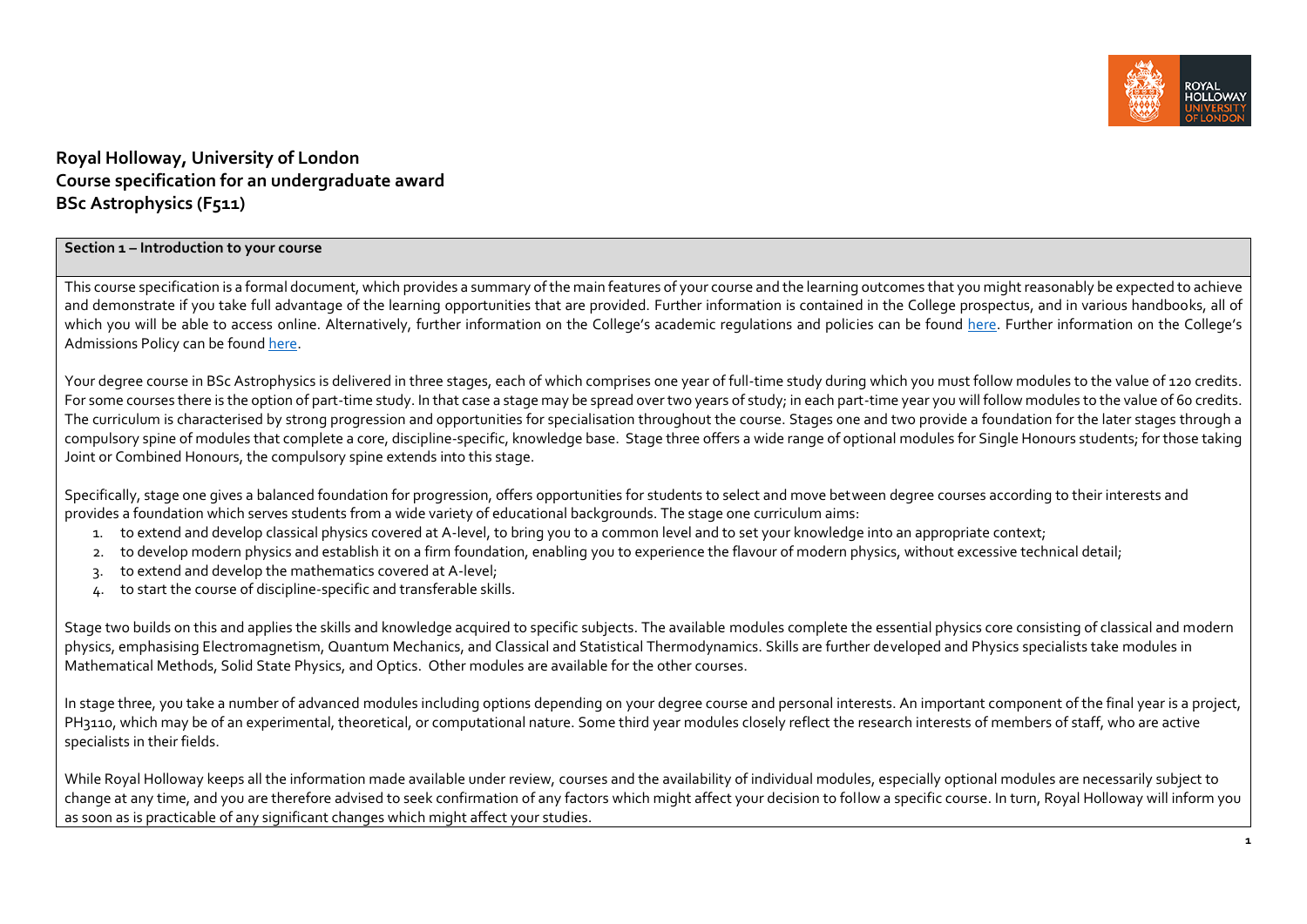

The following is brief description for some of the most important terminology for understanding the content of this document:

Degree course – May also be referred to as 'degree programme' or simply 'programme'; these terms refer to the qualification you will be awarded upon successful completion of your studies.

*Module*– May also be referred to as 'course unit', this refers to the individual units you will study each year to complete your degree course. Undergraduate degrees at Royal Holloway comprise modules to the value of 120 credits per year. On some degree courses a certain number of optional modules must be passed for a particular degree title.

| Section 2 – Course details                                                                                                                                                                                                                     |                                                    |                                                      |                           |  |
|------------------------------------------------------------------------------------------------------------------------------------------------------------------------------------------------------------------------------------------------|----------------------------------------------------|------------------------------------------------------|---------------------------|--|
| Date of specification update                                                                                                                                                                                                                   | February 2022                                      | Location of study                                    | Egham Campus              |  |
| <b>Course award and title</b>                                                                                                                                                                                                                  | <b>BSc Astrophysics</b>                            | Level of study                                       | Undergraduate             |  |
| Course code                                                                                                                                                                                                                                    | 1341                                               | <b>UCAS code</b>                                     | F511                      |  |
| Year of entry                                                                                                                                                                                                                                  | 2022/23                                            |                                                      |                           |  |
| <b>Awarding body</b>                                                                                                                                                                                                                           | Royal Holloway, University of London               |                                                      |                           |  |
| Department                                                                                                                                                                                                                                     | Physics                                            | Other departments involved in<br>teaching the course | N/A                       |  |
| Mode(s) of attendance                                                                                                                                                                                                                          | Full-time or part-time                             | Duration of the course                               | Three years               |  |
| <b>Accrediting Professional,</b><br><b>Statutory or Regulatory Body</b><br>Institute of Physics (IOP) - successful completion of this course partially meets the educational requirement for becoming a Chartered Physicist.<br>requirement(s) |                                                    |                                                      |                           |  |
| Link to Coursefinder for further<br>information:                                                                                                                                                                                               | https://www.royalholloway.ac.uk/studying-<br>here/ | For queries on admissions:                           | study@royalholloway.ac.uk |  |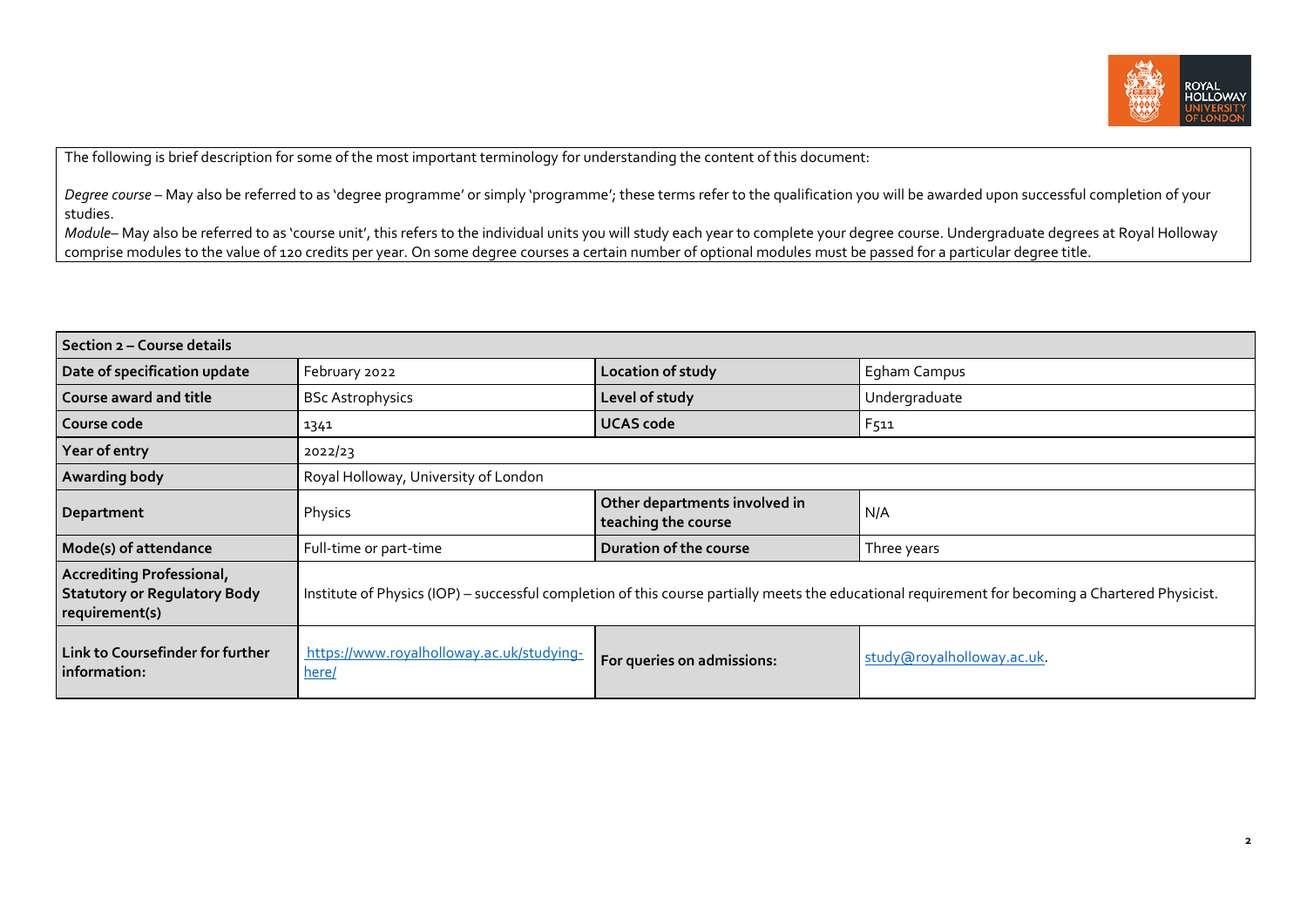

|                |                    | Section 3 - Degree course structure                                                                                 |                   |                         |                    |                           |              |                |                      |                                     |
|----------------|--------------------|---------------------------------------------------------------------------------------------------------------------|-------------------|-------------------------|--------------------|---------------------------|--------------|----------------|----------------------|-------------------------------------|
|                |                    | 3.1 Mandatory module information                                                                                    |                   |                         |                    |                           |              |                |                      |                                     |
| Year           | Module<br>code     | The following table summarises the mandatory modules which students must take in each year of study<br>Module title | Contact<br>hours* | Self-<br>study<br>hours | Written<br>exams** | Practical<br>assessment** | Coursework** | <b>Credits</b> | <b>FHEQ</b><br>level | <b>Module status</b><br>(see below) |
| $\mathbf 1$    | PH1110             | Mathematics for Scientists 1                                                                                        | 46                | 104                     | 60%                | $\mathsf{o}\xspace$       | 40%          | 15             | $\overline{4}$       | <b>MNC</b>                          |
| $\mathbf{1}$   | PH1120             | Mathematics for Scientists 2                                                                                        | 46                | 104                     | 70%                | $\mathsf{o}\xspace$       | 30%          | 15             | $\overline{4}$       | <b>MNC</b>                          |
| $\mathbf 1$    | PH1140             | Scientific Skills 1                                                                                                 | 7 <sup>1</sup>    | 79                      | $\circ$            | $\mathsf{o}$              | 100%         | 15             | $\overline{4}$       | MC                                  |
| $\mathbf 1$    | PH1150             | Scientific Skills 2                                                                                                 | 7 <sup>2</sup>    | 78                      | $\mathsf{o}$       | $\mathsf{o}\xspace$       | 100%         | 15             | $\overline{4}$       | MC                                  |
| $\mathbf{1}$   | PH1320             | <b>Classical Mechanics</b>                                                                                          | 40                | 110                     | 60%                | $\circ$                   | 40%          | 15             | $\overline{4}$       | MC                                  |
| $\mathbf 1$    | PH1420             | Fields and Waves                                                                                                    | 40                | 110                     | 70%                | $\mathsf{o}\xspace$       | 30%          | 15             | $\overline{4}$       | <b>MC</b>                           |
| $\mathbf 1$    | PH <sub>1620</sub> | <b>Classical Matter</b>                                                                                             | 40                | 110                     | 60%                | $\mathsf{o}$              | 40%          | 15             | $\overline{4}$       | MC                                  |
| $\mathbf{1}$   | PH1920             | Physics of the Universe                                                                                             | 40                | 110                     | 70%                | $\mathsf{o}\,$            | 30%          | 15             | $\overline{4}$       | MC                                  |
| $\overline{2}$ | PH <sub>2130</sub> | <b>Mathematical Methods</b>                                                                                         | 38                | 112                     | 60%                | $\mathsf{o}\,$            | 40%          | 15             | 5                    | MC                                  |
| $\overline{2}$ | PH <sub>2150</sub> | <b>Scientific Computing Skills</b>                                                                                  | 82                | 68                      | $\circ$            | $\mathsf{o}\,$            | 100%         | 15             | 5                    | MC                                  |
| $\overline{2}$ | PH <sub>2210</sub> | <b>Quantum Mechanics</b>                                                                                            | 38                | 112                     | 60%                | $\circ$                   | 40%          | 15             | 5                    | MC                                  |
| $\overline{2}$ | PH <sub>2260</sub> | Scientific Skills for Astrophysics                                                                                  | 33                | 117                     | $\circ$            | 15%                       | 85%          | 15             | 5                    | MC                                  |
| $\overline{2}$ | PH <sub>2310</sub> | Optics                                                                                                              | 38                | 112                     | 70%                | $\mathsf{o}\xspace$       | 30%          | 15             | 5                    | MC                                  |
| $\overline{2}$ | PH <sub>2420</sub> | Electromagnetism                                                                                                    | 38                | 112                     | 70%                | $\mathsf{o}\xspace$       | 30%          | 15             | 5                    | MC                                  |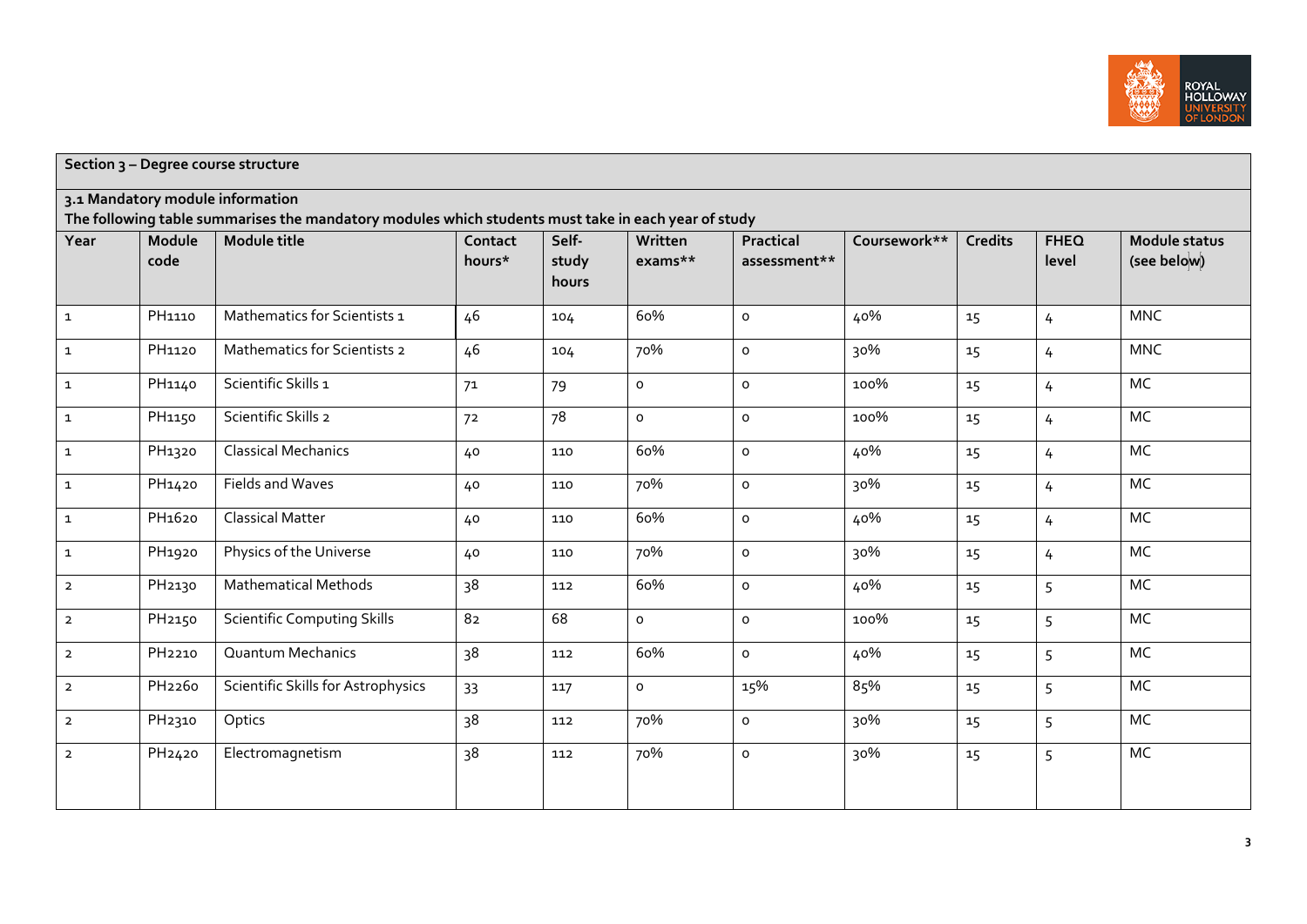

| $\overline{2}$ | PH <sub>2610</sub> | <b>Classical and Statistical</b> | 38 | 112 | 70%     | $\circ$ | 30% | 15 | ⊃ | MC |
|----------------|--------------------|----------------------------------|----|-----|---------|---------|-----|----|---|----|
|                |                    | Thermodynamics                   |    |     |         |         |     |    |   |    |
| $\overline{2}$ | PH <sub>2710</sub> | The Solid State                  | 38 | 112 | 70%     | $\circ$ | 30% | 15 |   | MC |
|                | PH <sub>3010</sub> | <b>Advanced Skills</b>           | 56 | 94  | $\circ$ | 15%     | 85% | 15 | 6 | MC |
|                | PH3110             | Experimental/Theoretical Project | 94 | 56  | $\circ$ | 20%     | 80% | 15 | 6 | MC |
|                | PH3210             | Quantum Theory                   | 35 | 115 | 70%     | $\circ$ | 30% | 15 | 6 | MC |
|                | PH3520             | Particle Physics                 | 35 | 115 | 70%     | $\circ$ | 30% | 15 | 6 | MC |
|                | PH3900             | Astronomy                        | 35 | 115 | 70%     | $\circ$ | 30% | 15 | 6 | MC |
| 3              | PH3920             | <b>Stellar Astrophysics</b>      | 35 | 115 | 70%     | $\circ$ | 30% | 15 | 6 | MC |
|                | PH3930             | Particle Astrophysics            | 35 | 115 | 70%     | $\circ$ | 30% | 15 | 6 | MC |

This table sets out the most important information for the mandatory modules on your degree course. These modules are central to achieving your learning outcomes, so they are compulsory, and all students on your degree course will be required to take them. You will be automatically registered for these modules each year. Mandatory modules fall into two categories; 'condonable' or 'non-condonable'.

In the case of mandatory 'non-condonable' (MNC) modules, you must pass the module before you can proceed to the next year of your course, or to successfully graduate with a particular degree title. In the case of mandatory 'condonable' (MC) modules, these must be taken but you can still progress or graduate even if you do not pass them. Please note that although Royal Holloway will keep changes to a minimum, changes to your degree course may be made where reasonable and necessary due to unexpected events. For example, where requirements of relevant Professional, Statutory or Regulatory Bodies have changed and course requirements must change accordingly, or where changes are deemed necessary on the basis of student feedback and/or the advice of external advisors, to enhance academic provision.

\*Contact hours come in various different forms, and may take the form of time spent with a member of staff in a lecture or seminar with other students. Contact hours may also be laboratory or, studio-based sessions, project supervision with a member of staff, or discussion through a virtual learning environment (VLE). These contact hours may be with a lecturer or teaching assistant, but they may also be with a technician, or specialist support staff. It is intended that these contact hours will be face-to-face as far as possible, but in certain unavoidable situations, these make take place virtually.

\*\*The way in which each module on your degree course is assessed will also vary, however, the assessments listed above are all 'summative', which means you will receive a mark for it which will count towards your overall mark for the module, and potentially your degree classification, depending on your year of study. On successful completion of the module you will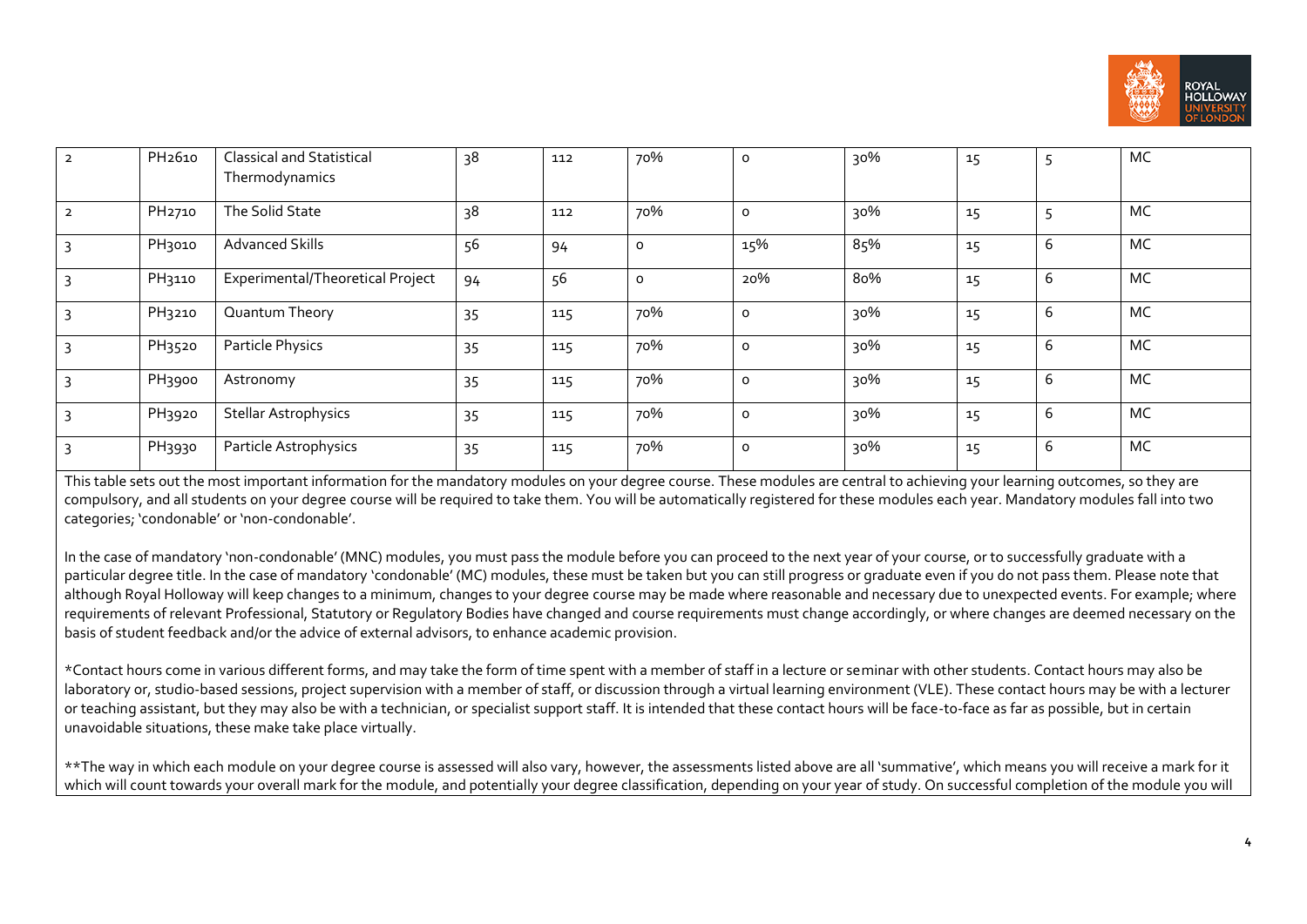

gain the credits listed. 'Coursework' might typically include a written assignment, like an essay. Coursework might also include a report, dissertation or portfolio. 'Practical assessments' might include an oral assessment or presentation, or a demonstration of practical skills required for the particular course.

## **3.2 Optional modules**

In addition to mandatory modules, there will be a number of optional modules available during the course of your degree. The following table lists a selection of optional modules that are likely to be available. However, not all may be available every year. Although Royal Holloway will keep changes to a minimum, new options may be offered or existing ones may be withdrawn. For example; where reasonable and necessary due to unexpected events, where requirements of relevant Professional, Statutory or Regulatory Bodies (PSRBs) have changed and course requirements must change accordingly, or where changes are deemed necessary on the basis of student feedback and/or the advice of External Advisors, to enhance academic provision.There may be additional requirements around option selection, so it is important that this specification is read alongside your department's Student Handbook, which you can access via thei[r webpage.](https://www.royalholloway.ac.uk/research-and-teaching/departments-and-schools/physics/) 

| Year <sub>1</sub>             | Year <sub>2</sub> | Year <sub>3</sub>                                    |
|-------------------------------|-------------------|------------------------------------------------------|
| None                          | None              | PH3910 General Relativity and Cosmology              |
|                               |                   | GL3510 Planetary Geology and Geophysics              |
|                               |                   | CS3920 Machine Learning                              |
|                               |                   | PH3040 Energy and Climate Science                    |
|                               |                   | PH3150 Further Mathematical Methods                  |
|                               |                   | PH3160 Non-Linear Dynamical Systems: Routes to Chaos |
|                               |                   | PH3130 Advanced Classical Physics                    |
|                               |                   | PH3510 Atomic Physics                                |
|                               |                   | PH3530 Particle Detectors and Accelerators           |
|                               |                   | PH3710 Metals and Semiconductors                     |
|                               |                   | PH3730 Superconductivity and Magnetism               |
| continual module requirements |                   |                                                      |

#### **3.3 Optional module requirements**

In Stage 3, you must choose one 15 credit module from the options offered under Year 3. You may not take more than 30 credits of PH2xxx (FHEQ Level 5) modules across Stage 3. When choosing optional modules you must be sure to satisfy any prerequisites.

**Section 4 - Progressing through each year of your degree course**

For further information on the progression and award requirements for your degree, please refer to Royal Holloway's [Academic Regulations.](https://www.royalholloway.ac.uk/students/study/our-college-regulations/attendance-and-academic-regulations.aspx)

All first year undergraduate students are required to take and pass the non-credit bearing Moodle-based Academic Integrity module SS1001 in order to progress into the second year of study (unless their course includes the alternative mandatory SS1000 module). The pass mark for the module assessment is stated in the on-line Academic Integrity Moodle module.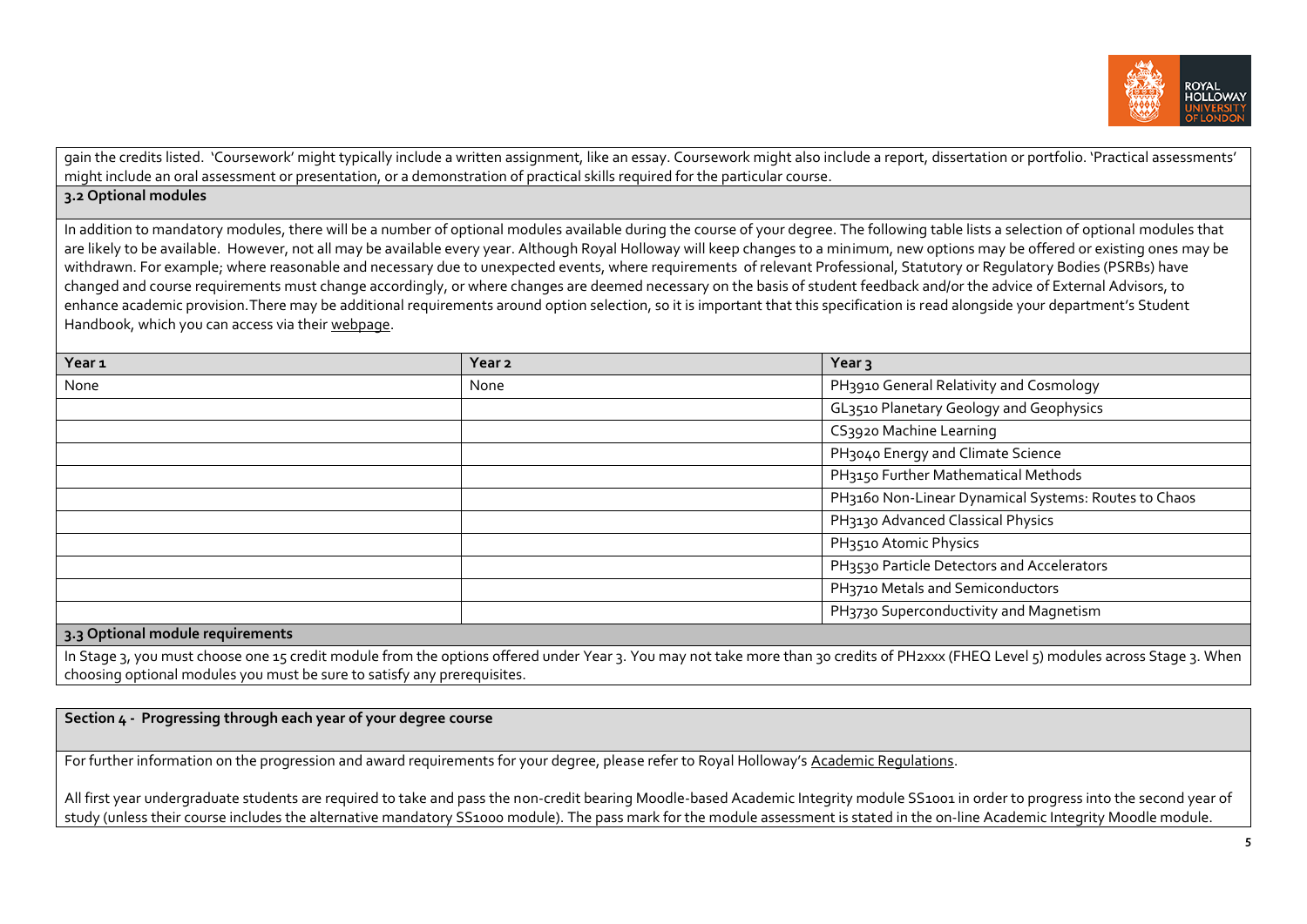

Students may attempt the assessment as often as they wish with no penalties or capping. Students who meet the requirements for progression as stipulated in the College's [Undergraduate Regulations](https://eur03.safelinks.protection.outlook.com/?url=http%3A%2F%2Fwww.rhul.ac.uk%2Fforstudents%2Fstudying%2Facademicregulations%2Fhome.aspx&data=04%7C01%7CLee.Sheriston%40rhul.ac.uk%7Ccdef6ae6e5f24daf198f08da0c098fd9%7C2efd699a19224e69b601108008d28a2e%7C0%7C0%7C637835532442934224%7CUnknown%7CTWFpbGZsb3d8eyJWIjoiMC4wLjAwMDAiLCJQIjoiV2luMzIiLCJBTiI6Ik1haWwiLCJXVCI6Mn0%3D%7C3000&sdata=817sPHzroi3F75jvI2HUywhf8l9oJbiJFbdy0xek42E%3D&reserved=0) (Section: Conditions for progression to the next stage) but fail to pass the Moodle-based Academic Integrity module will not be permitted to progress into their second year of academic study at the College.

Part-time study - a stage may be spread over two years of study; in each part-time year you will follow modules to the value of 60 credits as outlined below -

#### **Stage 1a**

PH1110 Mathematics for Scientists 1 MNC PH1120 Mathematics for Scientists 2 MNC PH1320 Classical Mechanics PH1420 Fields and Waves

## **Stage 1b**

PH<sub>1140</sub> Scientific Skills 1 PH1150 Scientific Skills 2 PH1920 Physics of the Universe PH1620 Classical Matter

#### **Stage 2a**

| PH2130 Mathematical Methods                   |
|-----------------------------------------------|
| PH <sub>2210</sub> Quantum Mechanics          |
| PH <sub>2310</sub> Optics                     |
| PH2610 Classical & Statistical Thermodynamics |

### **Stage 2b**

PH2150 Scientific Computing Skills PH2260 Scientific Skills for Astrophysics PH2420 Electromagnetism PH2710 The Solid State

## **Stage 3a & b**

PH3010 Advanced Skills PH3110 Experimental or Theoretical Project PH3210 Quantum Theory PH<sub>3520</sub> Particle Physics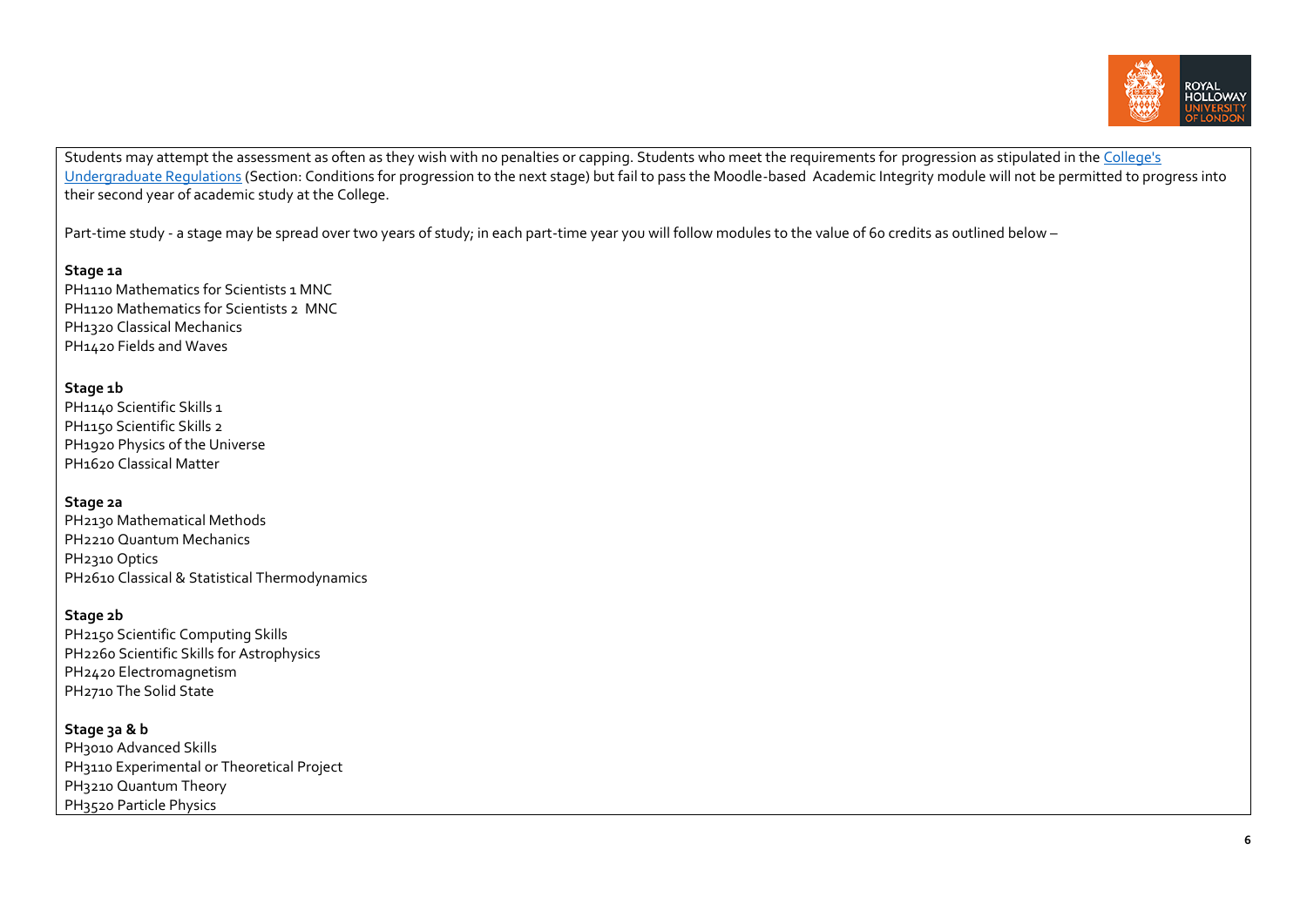

## PH3900 Astronomy PH3920 Stellar Astrophysics PH3930 Particle Astrophysics

You will also choose one optional 15 credit module from the list of Stage 3 electives offered by the department. You may not take more than 30 credits of PH2xxx (FHEQ Level 5) modules across Stage 3. In Stage 3 you may choose, with advice, which modules you take in which years. This is largely a matter of personal choice, although a balance of modules between the first and second terms must be ensured. When choosing optional modules you must be sure to satisfy any prerequisites.

#### **Section 5 – Educational aims of the course**

The aims of this course are:

- to impart a secure knowledge of the fundamental elements of Physics;
- to nurture confidence in the use of appropriate mathematical techniques;
- to develop the skills and knowledge required for experimentation and/or theoretical modelling;
- to promote oral and written communication skills;
- to teach the effective use of information technology and computing facilities for the treatment and presentation of experimental data;
- to provide a sound awareness of safety procedures and environmental issues;
- to develop and strengthen problem solving abilities;
- to provide a firm foundation for postgraduate research and further study in the physical sciences or for entry into a wide range of both scientific and non-vocational careers.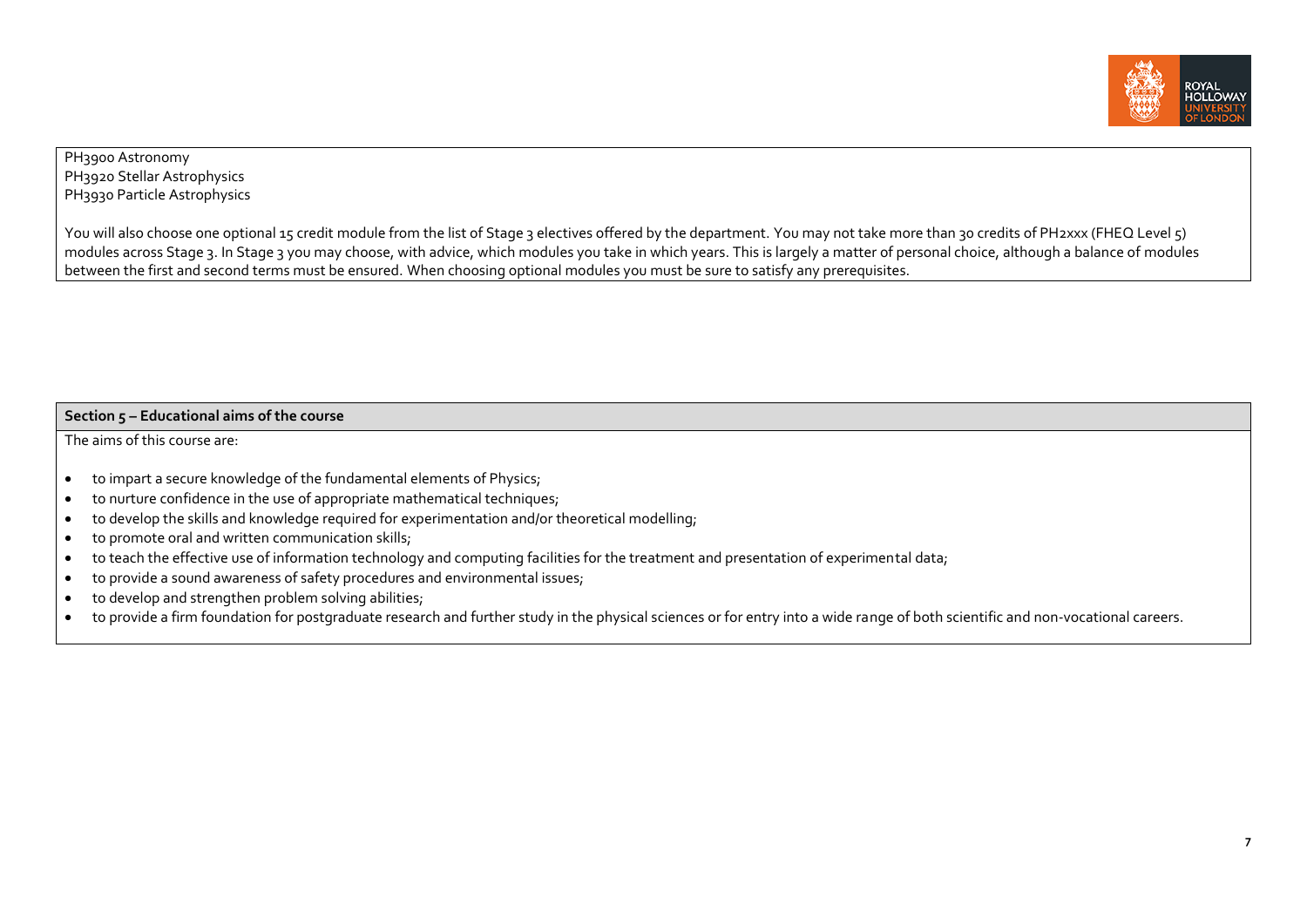

## **Section 6 - Course learning outcomes**

| In general terms, the course provides opportunities for students to develop and demonstrate the following learning outcomes. (Categories - Knowledge and understanding (K), |
|-----------------------------------------------------------------------------------------------------------------------------------------------------------------------------|
| Skills and other attributes (S), and Transferable skills $(*)$ )                                                                                                            |

|                 | A broad knowledge of the inanimate physical universe to a level appropriate for a  | ٩. | Use appropriate mathematical and/or computational tools to formulate and tackle                 |
|-----------------|------------------------------------------------------------------------------------|----|-------------------------------------------------------------------------------------------------|
|                 | Bachelor's degree (K);                                                             |    | problems in physics and to model physical behaviour, making necessary approximations,           |
|                 | 2. A sound knowledge of the fundamental concepts of Physics and how these may be   |    | thus comparing critically the results of calculations with those from experimental              |
|                 | applied to understand complex physical systems and address associated problems     |    | observation (S);                                                                                |
|                 | $(K)$ ;                                                                            |    | 10. Use appropriate methods to analyse data and to evaluate the level of its uncertainty and to |
| $\mathcal{R}$ . | An understanding of the quantum and continuum descriptions of natural              |    | relate any conclusions to current theories of the physics involved (S);                         |
|                 | phenomena (K);                                                                     |    | 11. Execute an experiment or investigation, analyse critically the results of it and draw valid |
|                 | 4. An appreciation of the microscopic and macroscopic structure of all the states  |    | conclusions including evaluation of the level of uncertainty in the results and comparison      |
|                 | (phases) of matter and their interactions with different forms of energy $(K)$ ;   |    | with expected outcomes, published results or theoretical predictions (S);                       |
| 5.              | A knowledge and understanding of important physical laws and principles, and       |    | 12. Plan, execute and report the results of an experiment or investigation in physics (S);      |
|                 | competence in the application of these principles to more diverse areas of physics |    | 13. Communicate scientific information clearly and accurately with correct use of technical     |
|                 | and, where appropriate, to other disciplines (K);                                  |    | language $(S^*)$ ;                                                                              |
|                 | 6. A secure understanding of the experimental and/or theoretical techniques and    |    | 14. Use a range of laboratory apparatus competently and safely (S);                             |
|                 | diagnostic tools appropriate to the particular field of endeavour and an awareness |    | 15. Read demanding textbooks, and other available literature, search databases and listen       |
|                 | of such techniques in other fields (K);                                            |    | carefully and interact with colleagues to extract important information. Make use of            |
|                 | A critical approach to the gathering, collating, analysis and reporting of         |    | appropriate IT packages/systems for the retrieval and analysis of this data (S*);               |
|                 | experimental data based on an understanding of errors and the limits of            |    | 16. Manipulate numerical data, and present and interpret information graphically $(S^*)$ ;      |
|                 | measurement $(K)$ ;                                                                |    | 17. Analyse complex information, manipulating precise and intricate ideas to construct logical  |
| 8.              | An understanding of mathematical modelling and of the role of approximation (K);   |    | arguments and then presenting them in a clear and concise manner (S*).                          |
|                 |                                                                                    |    |                                                                                                 |
|                 |                                                                                    |    |                                                                                                 |

## **Section 7 - Teaching, learning and assessment**

Teaching is mostly by means of lectures, seminars, laboratory practical classes and problem-solving sessions; the latter generally providing a forum for you, with the support of your instructors, to work through problem sets and applications in a smaller and more interactive setting. Learning is through participation in lectures and seminars, designated reading, completion of problem sets and guided independent study and research. You are expected to meet basic standards in information technology, for which training is provided by the College Computer Centre. Assessment of knowledge and understanding is mainly by formal, unseen written examination; coursework exercises, laboratory reports, oral and poster presentations and a Project dissertation are also assessed. A detailed mapping of the ways in which particular modules achieve the course learning outcomes may be found in the Department of Physics Student Handbook. Full details of the assessments for individual modules can be obtained from the Department.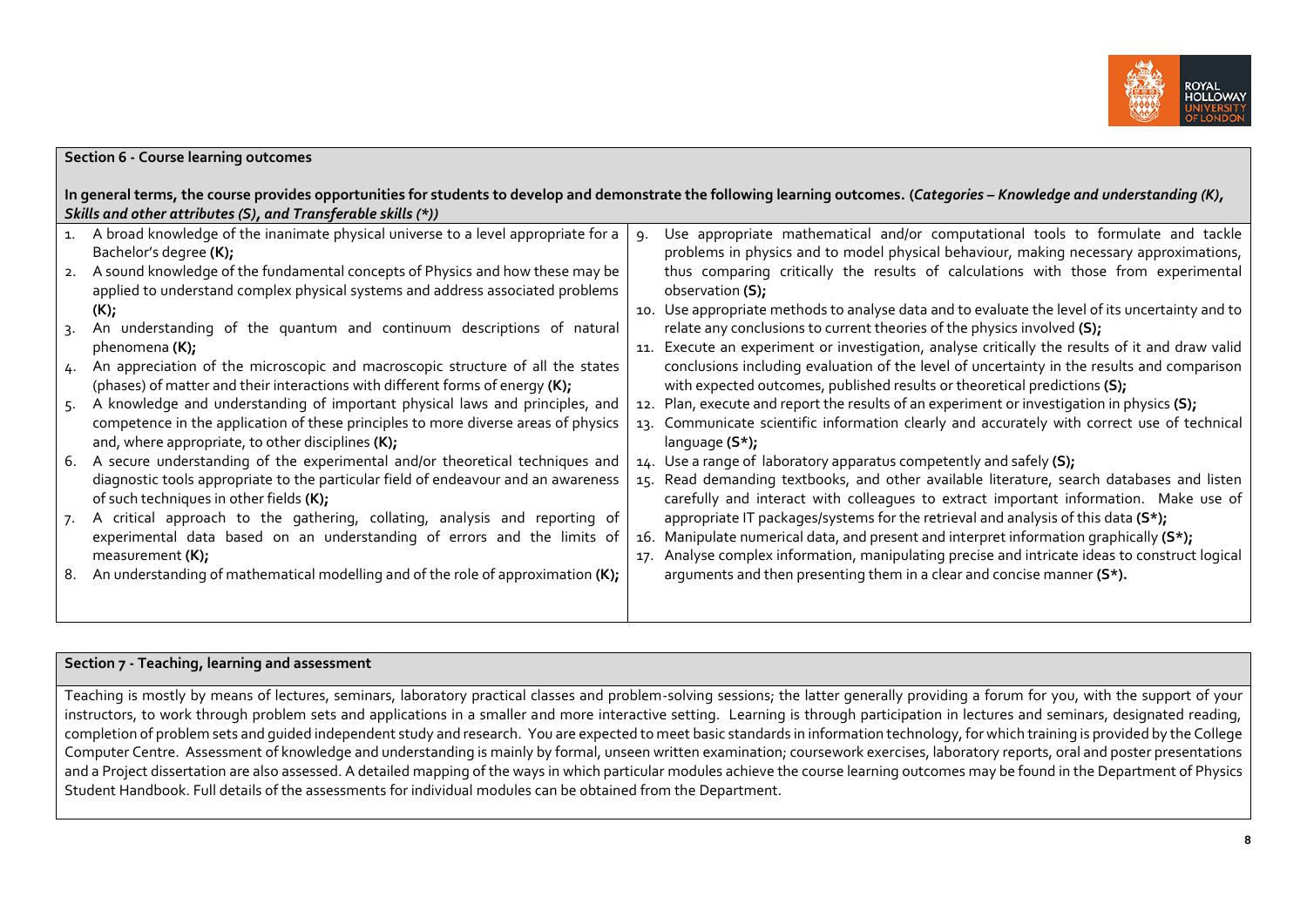

# **Section 8 – Additional costs** £55 **These estimated costs relate to studying this particular degree course at Royal Holloway. General costs such as accommodation, food, books and other learning materials and printing etc., have not been included, but further information is available on our website.**

| Section 9 – Indicators of quality and standards                                                                                                                                                                                                                                                                                                                                                                                                                                                                                                                                                                                                                       |                                                                |  |  |  |  |  |
|-----------------------------------------------------------------------------------------------------------------------------------------------------------------------------------------------------------------------------------------------------------------------------------------------------------------------------------------------------------------------------------------------------------------------------------------------------------------------------------------------------------------------------------------------------------------------------------------------------------------------------------------------------------------------|----------------------------------------------------------------|--|--|--|--|--|
| QAA Framework for Higher Education Qualifications (FHEQ) Level                                                                                                                                                                                                                                                                                                                                                                                                                                                                                                                                                                                                        | 4-6                                                            |  |  |  |  |  |
| Your course is designed in accordance with the FHEQ to ensure your qualification is awarded on the basis of nationally established standards of achievement, for both outcomes and<br>attainment. The qualification descriptors within the FHEQ set out the generic outcomes and attributes expected for the award of individual qualifications. The qualification descriptors<br>contained in the FHEQ exemplify the outcomes and attributes expected of learning that results in the award of higher education qualifications. These outcomes represent the integration<br>of various learning experiences resulting from designated and coherent courses of study. |                                                                |  |  |  |  |  |
| <b>QAA Subject benchmark statement(s)</b>                                                                                                                                                                                                                                                                                                                                                                                                                                                                                                                                                                                                                             | http://www.gaa.ac.uk/guality-code/subject-benchmark-statements |  |  |  |  |  |
| Subject benchmark statements provide a means for the academic community to describe the nature and characteristics of courses in a specific subject or subject area. They also represent<br>general expectations about standards for the award of qualifications at a given level in terms of the attributes and capabilities that those possessing qualifications should have<br>demonstrated.                                                                                                                                                                                                                                                                       |                                                                |  |  |  |  |  |